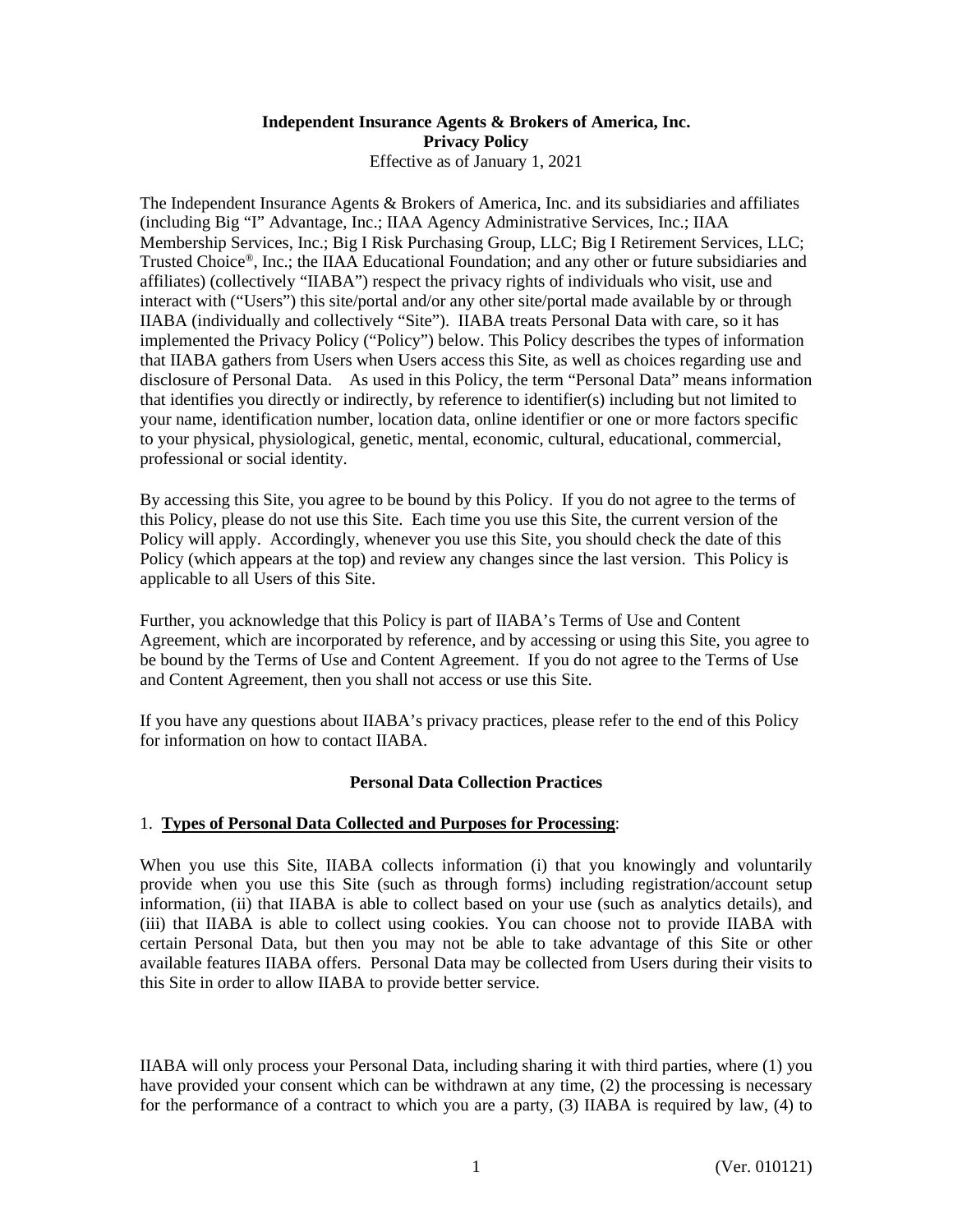enforce or apply the Terms of Use and other agreements (5) processing is required to protect your vital interests or those of another person, (6) processing is necessary for the purposes of IIABA's legitimate commercial interests, except where such interests are overridden by your rights and interests, or (7) to prevent a crime or protect national security (including exchanging information with other companies and organizations for fraud protection and credit risk reduction). IIABA may disclose your Personal Data as otherwise set forth in this Policy, as permitted by law, or with your consent. IIABA may disclose your Personal Data in connection with a merger by IIABA with another entity.

## 2. **Uses of Personal Data**:

IIABA may use Personal Data collected about you on its own or combine it with other information IIABA has about you in the following ways:

(a) **Aggregate Information**: IIABA collects information about Users to measure traffic on the Site. IIABA may use non-Personal Data and Personal Data for various business purposes. This information is collected automatically on an aggregate basis ("Aggregate Information") through the use of a "cookie" or small text file placed on the User's hard drive by the User's Internet browser. The cookie allows IIABA to track the number of hits or visits to various pages on the Site. The cookie is used only during a single connection to the Site, and is not used to track User activity after leaving the Site. The cookie is permanently disabled when the User exits the Site, and information about individual Users is not collected, saved or distributed to others by IIABA except as provided for in this Policy. Aggregate Information helps IIABA understand Users' needs, improve the Site, and demonstrate to others the volume and nature of Site traffic. Aggregate Information may be shared with third parties as described in the section below called "Personal Data Provided to Third Parties." **By continuing to browse the Site, you agree to IIABA's use of cookies as described in this Policy**. In addition, please check your browser if you want to learn what information your browser sends.

If you do not wish to receive cookies, you may set your browser to reject cookies or to alert you when a cookie is placed on your computer. If you limit or disable the use of cookies when you visit this Site, you may be unable to use the full functionality of this Site.

(b) **Registration and Participation Information**: Personal Data may be obtained and/or retained from Users to: 1) process event and course registrations; 2) facilitate participation or interest in IIABA and any of its offerings, programs, products, or services; 3) facilitate participation or interest in grassroots/legislative activities; and 4) facilitate the use of any feebased services. Personal Data about Users for event and course registrations may be provided by IIABA to exhibitors, sponsors, attendees and others, in any media, including, electronic or print form. Personal Data may be provided by IIABA to IIABA state associations and company partners, sponsors, and prospects. Registration and Participation Information also may be provided to third parties, as described in the section below called "Personal Data Provided to Third Parties."

(c) **Products, Services and Survey Information**: Personal Data may be obtained and/or retained to process orders for products and/or services offered by IIABA. IIABA also may obtain and/or retain Personal Data about Users who participate in surveys conducted by IIABA or with which IIABA is involved. Product, Service and Survey Information about Users also may be provided to third parties, as described in the section below called "Personal Data Provided to Third Parties."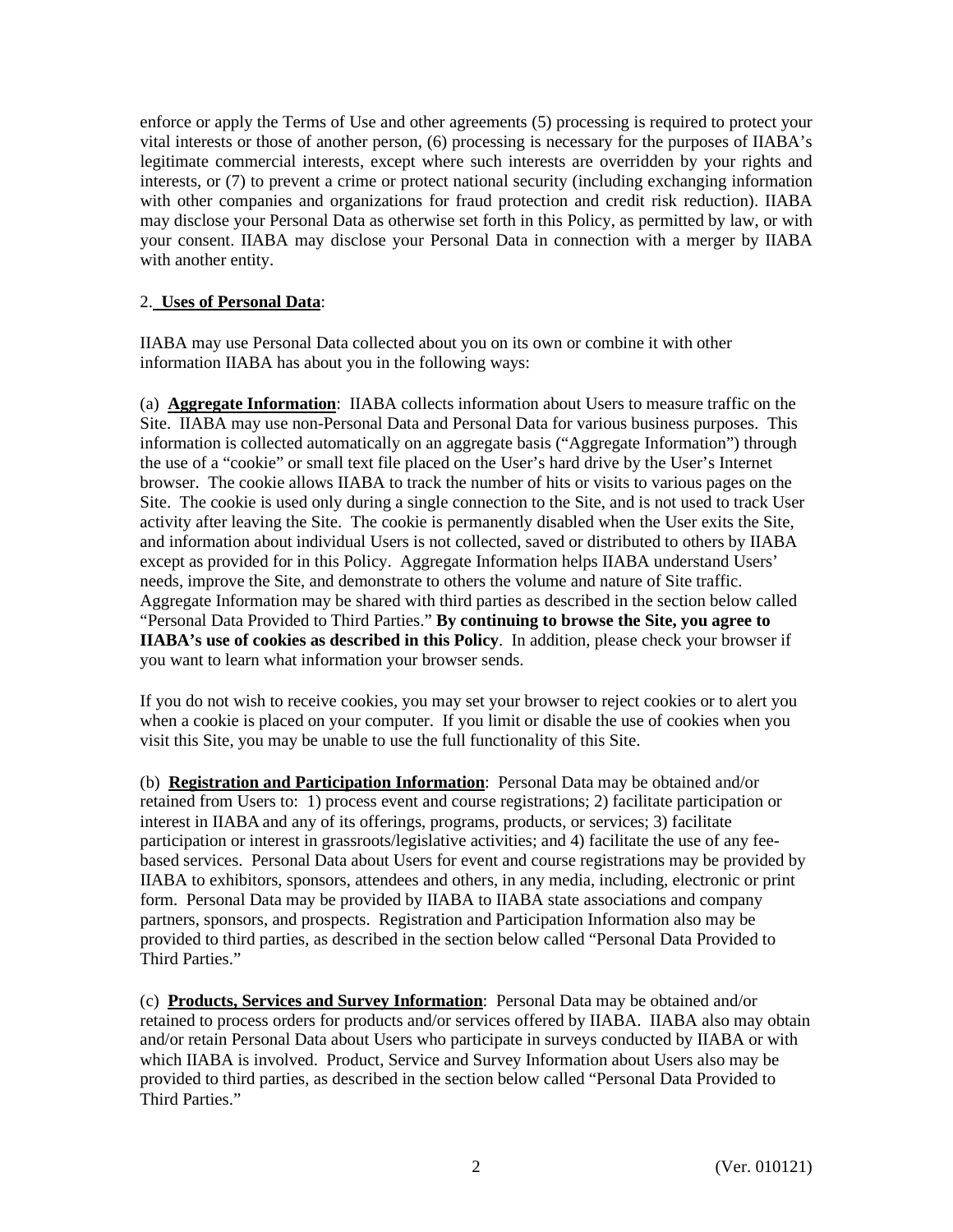(d) **Grassroots/Legislative Activities Information**: Personal Data and other information collected from Users for IIABA Grassroots/Legislative Activities may be used and/or retained by IIABA. Grassroots/Legislative Activities Information about Users also may be provided to third parties, as described in the section below called "Personal Data Provided to Third Parties."

(e) **Career Center Information**: Personal Data collected for posting on the Site's Career Center may be made available to all who visit the Career Center and may be used and retained by IIABA. Career Center Information may be made available to and used and retained by Project InVEST. Career Center Information about those who post Personal Data on the Site also may be provided to third parties, as described in the section below called "Personal Data Provided to Third Parties."

(f) **E-mail**: Personal Data received from Users via e-mail may be used and retained by IIABA and may be provided to third parties as described in the section below called "Personal Data Provided to Third Parties."

(g) **Member Records/Agent Locator Information**: IIABA makes member contact information and account creation records available through the Site and/or on an Agency Locator for use by the public. Personal Data about members provided to IIABA online or in other forms may be used and retained to update IIABA's Member Records and/or the Agent Locator and any other lawful purpose.

## 3. **Sources and Recipients of Personal Data**:

(a) **Collection of Information from Minors**: IIABA's Site is not directed to children under the age of 13. It is IIABA's policy not to collect Personal Data of children under age 13. If it is necessary to collect such Personal Data from a child identified as being under age 13, IIABA will do so only after obtaining verifiable parental or guardian consent. If IIABA becomes aware that it has inadvertently collected Personal Data from a child under age 13 without parental or guardian consent, such Personal Data will be deleted from IIABA's system. If you are a parent or guardian and discover that your child or a minor under the age of 13 has posted, submitted or otherwise communicated Personal Data to this Site without your consent, then you may alert IIABA at info@iiaba.net or in writing to IIABA Privacy, Office of the General Counsel, 127 South Peyton Street, Alexandria, Virginia 22314-2803 so that IIABA may delete the Personal Data.

In accordance with California law, minors under the age of 18 residing in California may remove or request and obtain removal of content and Personal Data that they post on the Site. In order to remove or to request and obtain removal of such content and Personal Data, the user must submit a request in writing to ogc@iiaba.net or IIABA Privacy, Office of the General Counsel, 127 South Peyton Street, Alexandria, Virginia 22314-2803. Users should be aware that removal of the content and Personal Data posted by a minor does not ensure complete or comprehensive removal of the content or Personal Data posted on this Site.

Under certain circumstances, IIABA may not have to comply with the above removal requirements. IIABA also reserves the right, to the extent permitted by law, to anonymize the posted content or Personal Data or to make such content or Personal Data invisible to other users and the public instead of removing or deleting the content or Personal Data.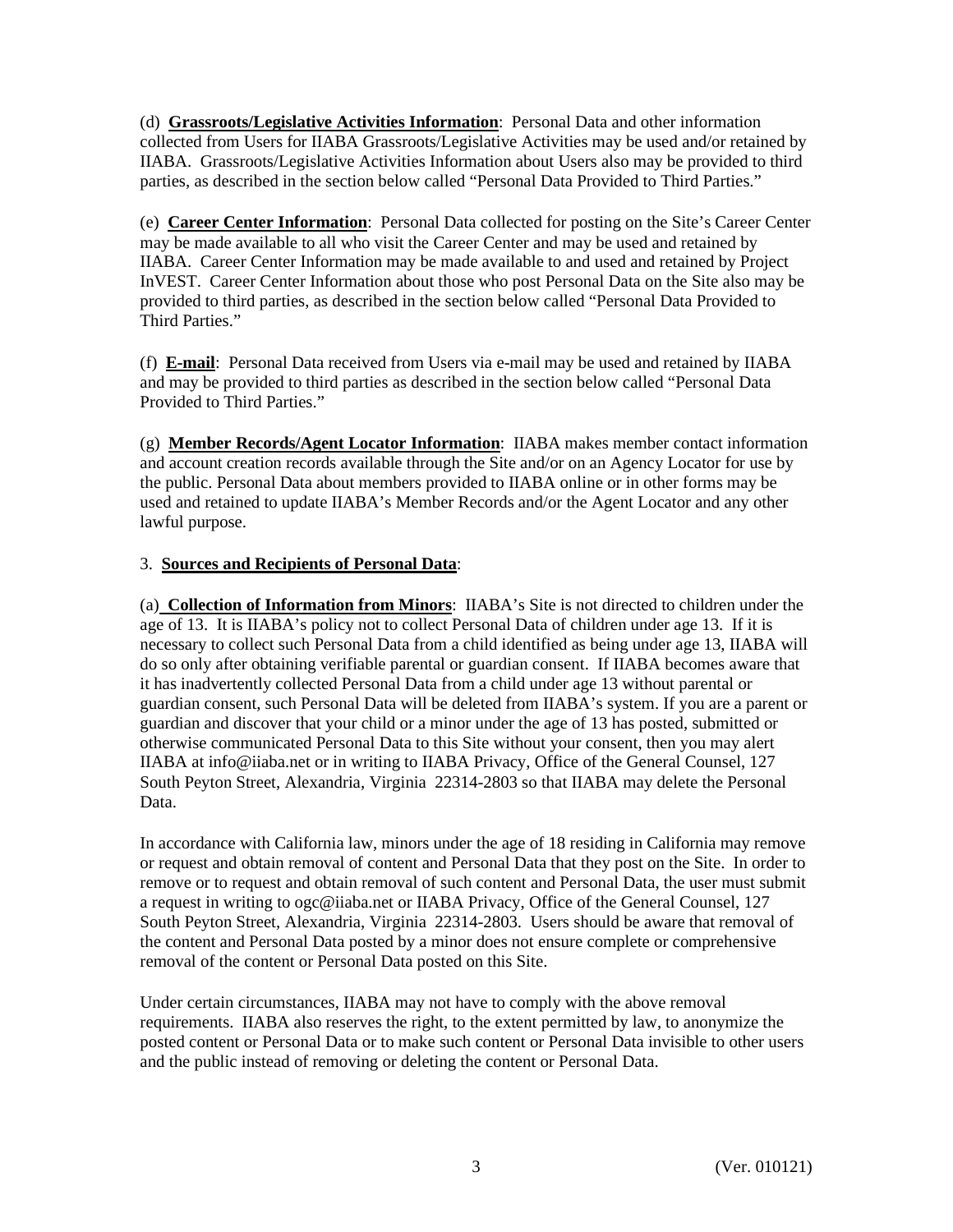(b) **Personal Data From and/or About Others**: IIABA may also collect and store Personal Data about other people that you provide to IIABA, as well as Personal Data about you provided by others. If you or other Users use this Site to upload, share and/or distribute content (including videos, comments or other submissions), and such content contains Personal Data about you or others, such Personal Data may be stored in order to allow for such uploading, sharing and/or distribution. As a requirement to use this Site, you acknowledge that you have the appropriate consent(s) from any individual (or the parent or guardian of any child under the age of 13) to share their Personal Data.

IIABA may also receive your Personal Data from trusted third parties, which include but are not limited toIIABA state associations, business partners (such as those entities listed at https://www.independentagent.com/more-benefits), service providers, vendors and subcontractors in technical, payment and delivery of membership services, advertising networks, analytics providers, search Personal Data providers, or credit reference agencies (defined collectively as Third Parties).

(c) **Personal Data Provided to Third Parties**:Personal Data collected on this Site will only be provided to Third Parties in the manner specified in this Policy. Those who do not want their Personal Data shared in this manner should not provide the Personal Data. Personal Data obtained and/or retained by IIABA may be used by IIABA, and may be provided to Third Parties, to conduct business, including, without limitation: i) completing the transaction(s) or performing a contract requested by the User; and ii) serving Users and/or reporting on transactions, activities, and/or surveys conducted with IIABA. IIABA also may disclose Personal Data to comply with the law or legal process; to exercise IIABA's legal rights or defend against legal claims; to enforce IIABA's policies (including, without limitation, its Terms of Use); to protect the rights, property or safety of others; or for any other lawful purpose. IIABA requires Third Parties to maintain and adhere to their own privacy policies and procedures as well as applicable rules and regulations.

# **Further Practices and Procedures:**

# 1. **Other Websites and Media**:

(a) **Links to Other Sites and Postings by Others**: The Site contains links to Internet sites of IIABA members, state associations, and other third-party businesses and resources, and each such third-party Internet site may have its own privacy and data collection policies and practices. IIABA is not responsible for the privacy and data collection policies and practices of any of its members, state associations or other businesses and resources, or for the content of their Internet sites. Users interested in the privacy and data collection policies and practices of IIABA members, state associations or other businesses and resources should review the policies of the Internet sites they choose to access.

IIABA disclaims all representations and warranties of any kind, express, implied, statutory or otherwise, about the Internet sites of its members, state associations or other businesses and resources, and IIABA disclaims all warranties and representations of any kind, express, implied, statutory, or otherwise, including, without limitation, warranties and representations with respect to IIABA members', state associations', and other businesses' and resources' Internet sites, security, content, privacy and data collection policies and practices, and actions. Links to other Internet sites do not imply IIABA's endorsement or approval of such Internet sites or the resources and information contained within them, nor are such links or references indications that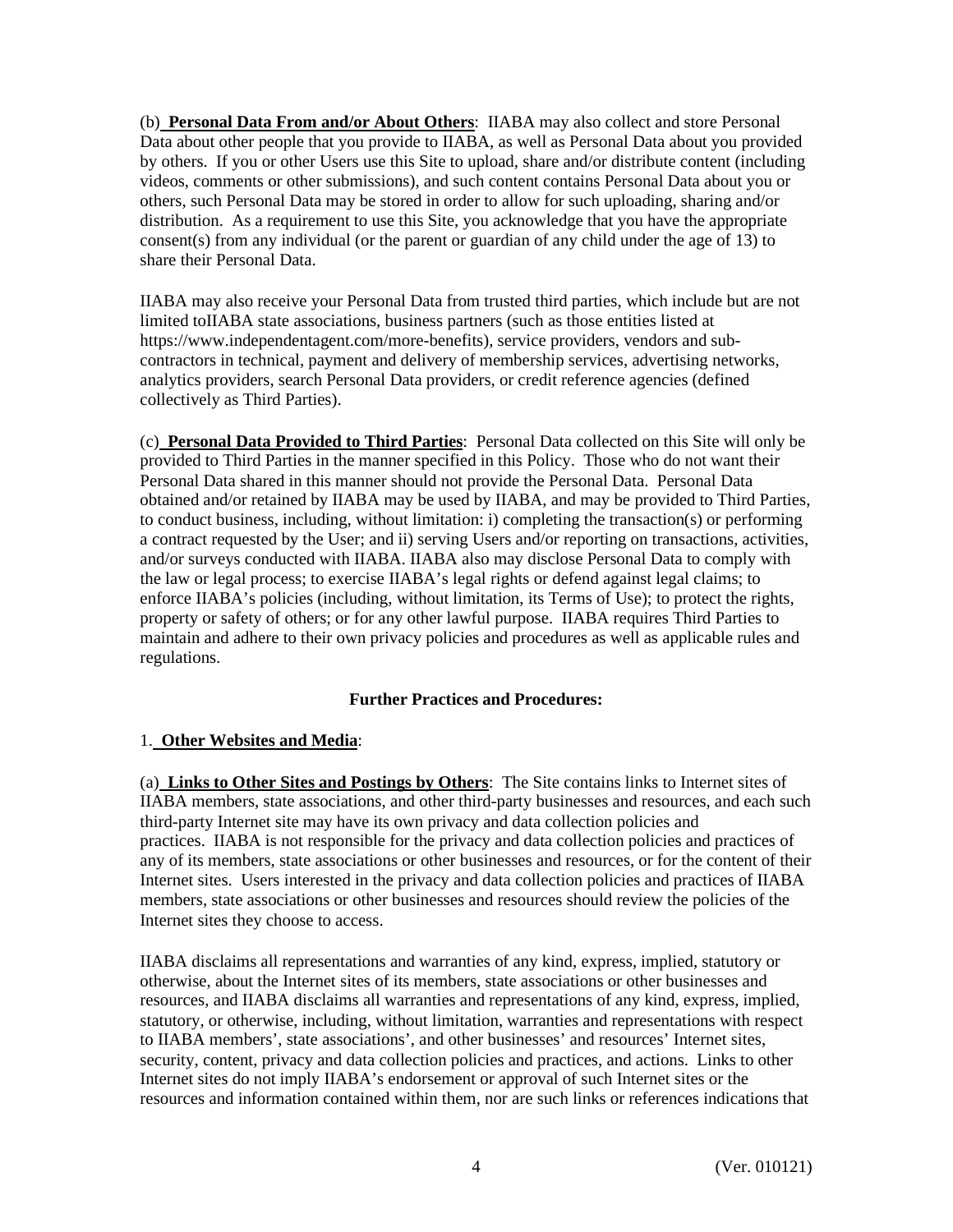IIABA has received specific authorization to provide these links or resources. IIABA does not endorse, approve, certify or control such external Internet sites, and is not responsible for the security, accuracy, timeliness, completeness, efficacy, merchantability, usefulness, fitness for any particular purpose or correct sequencing of information located at such sites. The links and references on this Site to other Internet sites are provided solely as a convenience to users of this Site. All postings, including but not limited to comments and replies on the Site, are not to be relied on as professional opinions or advise. Additionally, IIABA makes no representations or warranties, and expressly disclaims any representations, warranties, or other commitments, about any non-IIABA portal, website or third-party source that may be accessible from or linked to the Site. The links and references on this Site to other Internet sites are provided solely as a convenience to users of this Site.

(b) **Social Media Features**: Social media features and widgets are either hosted by a third party or hosted directly on this Site. Your interactions with these features are governed by the privacy policy of the company providing it.

## 2. **User Rights**:

(a) **Access and Amend**: You have the right to request access to Personal Data that is maintained about you on this Site to ensure that it is accurate and current. You also may request corrections, amendments or deletions of any Personal Data obtained through this Site or otherwise in our possession.

To obtain access to, correct, amend, or delete any of your Personal Data: Submit a request in writing to IIABA Privacy, Office of the General Counsel, 127 South Peyton Street, Alexandria, Virginia 22314-2803 or info@iiaba.net. The request should include your name; address; telephone number; agency information, if applicable (name, address and IIABA member number); the specific Personal Data in dispute; and the identity of the document or record that contains the disputed Personal Data. Upon receipt of your request, we will contact you within 30 business days to notify you either that we have made the correction, amendment or deletion, or that we will not do so and the reasons for the decision not to do so.

(b) **Marketing**: By consenting to this Policy, you agree to receive marketing materials from IIABA. If Personal Data is collected by IIABA for marketing purposes, IIABA will usually inform you before collecting your data or sharing it for third party purposes. You can prevent the processing of your Personal Data for these purposes by checking certain boxes on the forms IIABA uses to collect your Personal Data. Additionally, if you prefer not to receive marketing messages, please click on the unsubscribe link within any marketing message that you receive from IIABA, or by sending a message to IIABA at info@iiaba.net.

### 3. **Additional Information**:

(a) **Security**: IIABA takes reasonable technical and organizational precautions to protect the confidentiality, security and integrity of your Personal Data. Although IIABA uses security measures to help protect your Personal Data against loss, misuse or unauthorized disclosure, IIABA cannot guarantee the security of information transmitted to IIABA over the Internet. While IIABA strives to use commercially acceptable means to protect your Personal Data, there is no guarantee that information may not be accessed, disclosed, altered or destroyed.